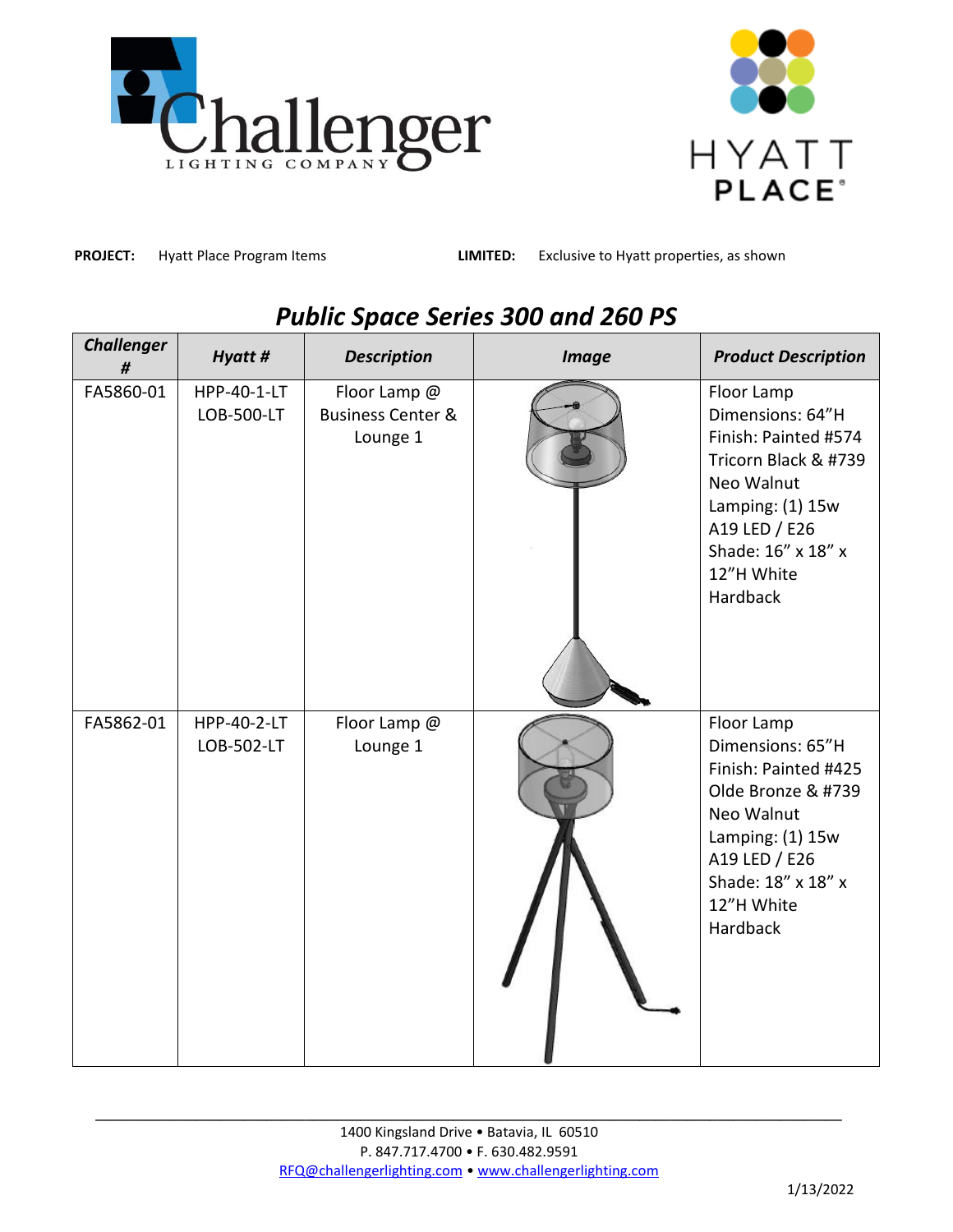



| TA5863-01 | HPP-41-1-LT<br>LOB-503-LT | Table Lamp @<br><b>Business Center</b> | Table Lamp<br>Dimensions: 26"H<br>Finish: Painted #724<br>Chantilly Lace &<br>#739 Neo Walnut<br>Lamping: $(1)$ 12w<br>A19 LED / E26<br>Shade: 12" x 13" x<br>12"H White<br>Hardback |
|-----------|---------------------------|----------------------------------------|--------------------------------------------------------------------------------------------------------------------------------------------------------------------------------------|
| TA5861-01 | HPP-41-2-LT<br>LOB-501-LT | Table Lamp @<br>Lounge 1               | Table Lamp<br>Dimensions: 28"H<br>Finish: Painted #574<br>Tricorn Black & #739<br>Neo Walnut<br>Lamping: $(1)$ 12w<br>A19 LED / E26<br>Shade: 12" x 14" x<br>14"H White<br>Hardback  |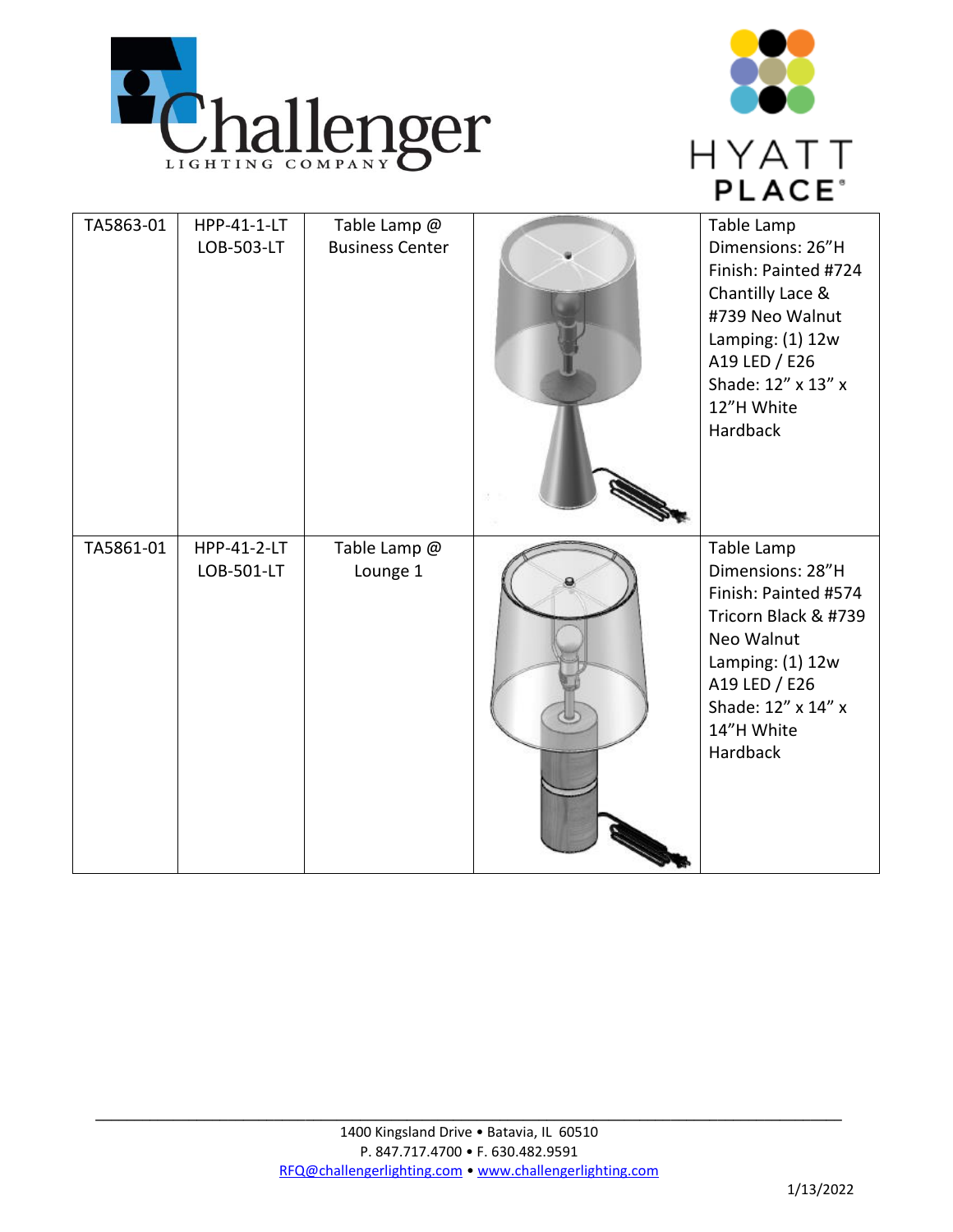



| TA5915-01 | HPP-41-4-LT        | Table Lamp @           | Table Lamp                                   |
|-----------|--------------------|------------------------|----------------------------------------------|
|           | <b>COR500</b>      | Elevator Lobby         | Dimensions: 22"H<br>Finish: Painted #425     |
|           |                    |                        | Olde Bronze & #739                           |
|           |                    |                        | Neo Walnut                                   |
|           |                    |                        | Lamping: $(1)$ 12w                           |
|           |                    |                        | A19 LED / E26<br>Shade: 12" x 12" x          |
|           |                    |                        | 10"H White                                   |
|           |                    |                        | Hardback                                     |
| CA5877-00 | HPP-42-1-LT        | Pendant @              | <b>Ceiling Fixture</b>                       |
|           | DF06 / LT-006      | <b>Business Center</b> | Dimensions: 48"W x                           |
|           |                    |                        | 8"D x 42", 48" or 54"<br>Adjustable Height   |
|           |                    |                        | Finish: Painted #574                         |
|           |                    |                        | <b>Tricorn Black</b><br>Lamping: (2) A21 LED |
|           |                    |                        | $/$ E26                                      |
|           |                    |                        | Shade: (2) Metal                             |
|           |                    |                        |                                              |
|           |                    |                        |                                              |
|           |                    |                        |                                              |
| CA5872-00 | <b>HPP-42-2-LT</b> | Pendant @ Check-       | <b>Ceiling Fixture</b>                       |
|           | DF01 / LT-001      | In                     | Dimensions: 45"W x                           |
|           |                    |                        | 5"D x 48"Max                                 |
|           |                    |                        | Adjustable Height<br>Finish: Painted #574    |
|           |                    |                        | <b>Tricorn Black</b>                         |
|           |                    |                        | Lamping: (5) 7w                              |
|           |                    |                        | Dimmable MR16 LED<br>/ GU10                  |
|           |                    |                        | Shade: (5) Metal                             |
|           |                    |                        |                                              |
|           |                    |                        |                                              |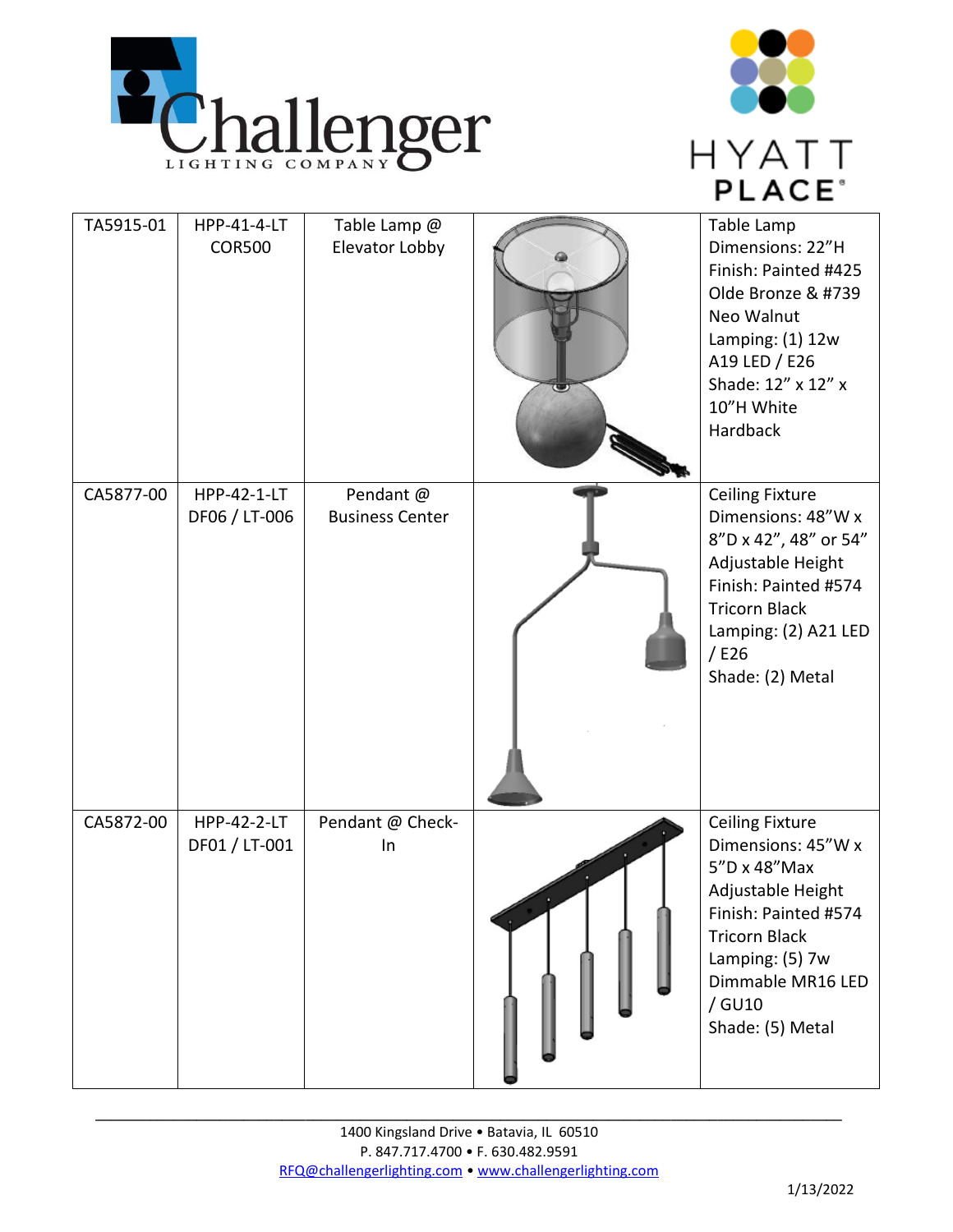



| CA5873-00 | <b>HPP-42-3-LT</b><br>DF02 / LT-002 | Pendant @ Bar                      | <b>Ceiling Fixture</b><br>Dimensions: 24"Dia x<br>36", 42" or 48"<br>Adjustable Height<br>Finish: Painted #574<br>Tricorn Black & #724<br>Chantilly Lace<br>Lamping: $(1)$ 19w<br>A21 LED / E26<br>Shade: Metal Shade<br>w/8"Dia Frosted<br>White Acrylic Globe |
|-----------|-------------------------------------|------------------------------------|-----------------------------------------------------------------------------------------------------------------------------------------------------------------------------------------------------------------------------------------------------------------|
| CA5874-00 | <b>HPP-42-4-LT</b><br>DF03 / LT-003 | Pendant @ Lounge<br>1 and Lounge 2 | <b>Ceiling Fixture</b><br>Dimensions: 42"Dia x<br>36", 42" or 48"<br>Adjustable Height<br>Finish: Painted #574<br>Tricorn Black & #724<br>Chantilly Lace<br>Lamping: (4) 19w<br>A21 LED / E26<br>Shade: Metal Shade<br>w/Frosted Opal<br><b>Diffuser</b>        |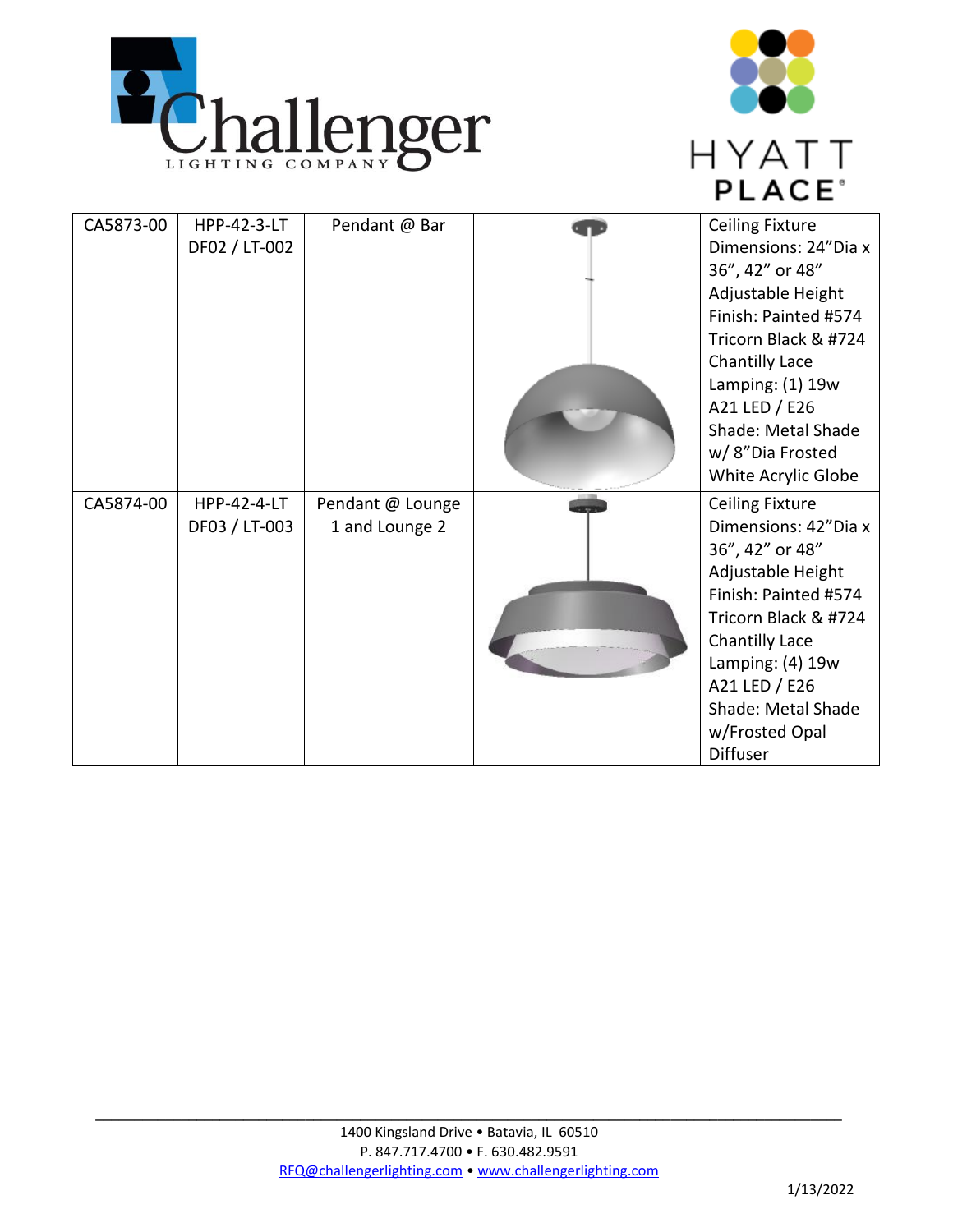



| CA5875-01 | HPP-42-5-LT<br>DF04 / LT-004 | Pendant @ Guest<br>Kitchen                        | <b>Ceiling Fixture</b><br>Dimensions: 8"Dia x<br>42"Height<br>Finish: Painted #574<br><b>Tricorn Black</b><br>Lamping: (1) 19w<br>A21 LED / E26<br>Shade: Metal &<br><b>Frosted Opal Acrylic</b>                                         |
|-----------|------------------------------|---------------------------------------------------|------------------------------------------------------------------------------------------------------------------------------------------------------------------------------------------------------------------------------------------|
| CA5876-00 | HPP-42-6-LT<br>DF05 / LT-005 | Pendant @ Guest<br>Kitchen Island                 | <b>Ceiling Fixture</b><br>Dimensions: 54"W x<br>10"D x 30" and 36"<br>Adjustable Height<br>Finish: Painted #574<br><b>Tricorn Black</b><br>Lamping: (4) 13w<br>A19 LED / E26<br>Shade: (4) 10" White<br><b>Frosted Acrylic</b><br>Globes |
| CA5879-00 | HPP-43-1-LT<br>DF08 / LT-008 | Chandelier @<br><b>Breakout</b><br>(LED Included) | <b>Ceiling Fixture</b><br>Dimensions: 142"W<br>x 30"D x 30.5"Min<br>Adjustable Height<br>Finish: Painted #574<br><b>Tricorn Black</b><br>Lamping: (9) 36" LED<br>Engines / 2700K /<br>1000 lumen each<br><b>Shade: Metal Tubes</b>       |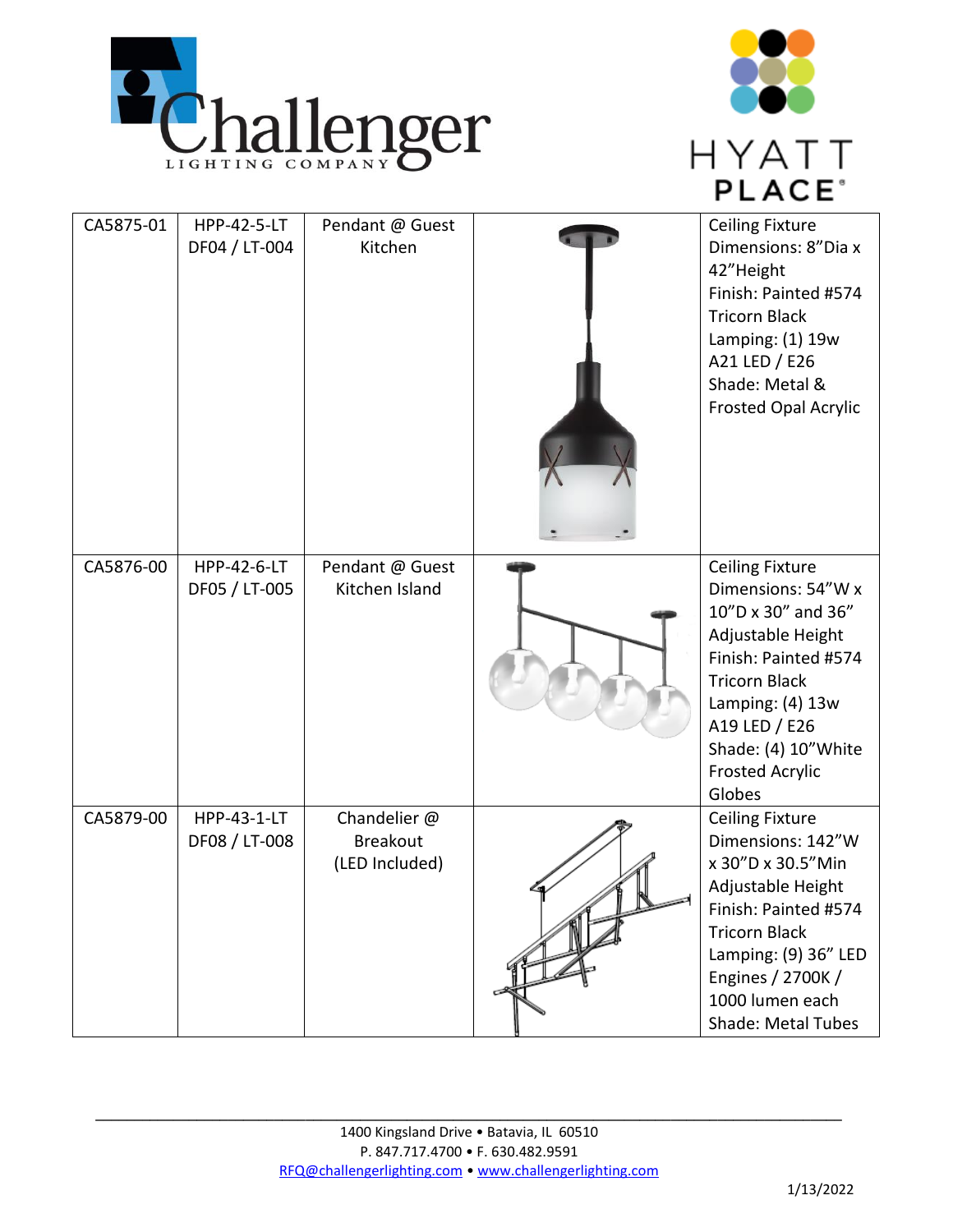



| CA5880-00 | HPP-43-2-LT<br>DF09 / LT-009 | Chandelier @<br>Elevator Lobby      | Ceiling Fixture,<br>Set of 3 pendants<br>Dimensions: 63.5"W<br>x 36"Max Adjustable<br>Height<br>Finish: Painted #574<br><b>Tricorn Black</b><br>Lamping: LED Tape<br>Light<br>Shade: Metal |
|-----------|------------------------------|-------------------------------------|--------------------------------------------------------------------------------------------------------------------------------------------------------------------------------------------|
| SA5858-00 | HPP-44-1-LT<br>DF07 / LT-007 | Sconce @ Public<br>Restroom         | <b>Wall Sconce</b><br>Dimensions: 10"W x<br>11.75"D x 12.5"H<br>Finish: #730<br>Rainstorm<br>Lamping: $(1)$ 12w<br>G40 Globe LED / E26<br>Shade: Metal                                     |
| SA5888-04 | HPP-44-3-LT<br>DF12 / LT-001 | Sconce @ Corridor<br>(LED Included) | <b>Wall Sconce</b><br>Dimensions: 18"H x<br>$6''$ W x 4"D<br>Finish: Painted #574<br><b>Tricorn Black</b><br>Lamping: Hardwired<br>LED Module<br>Shade: Frosted Opal<br>Acrylic            |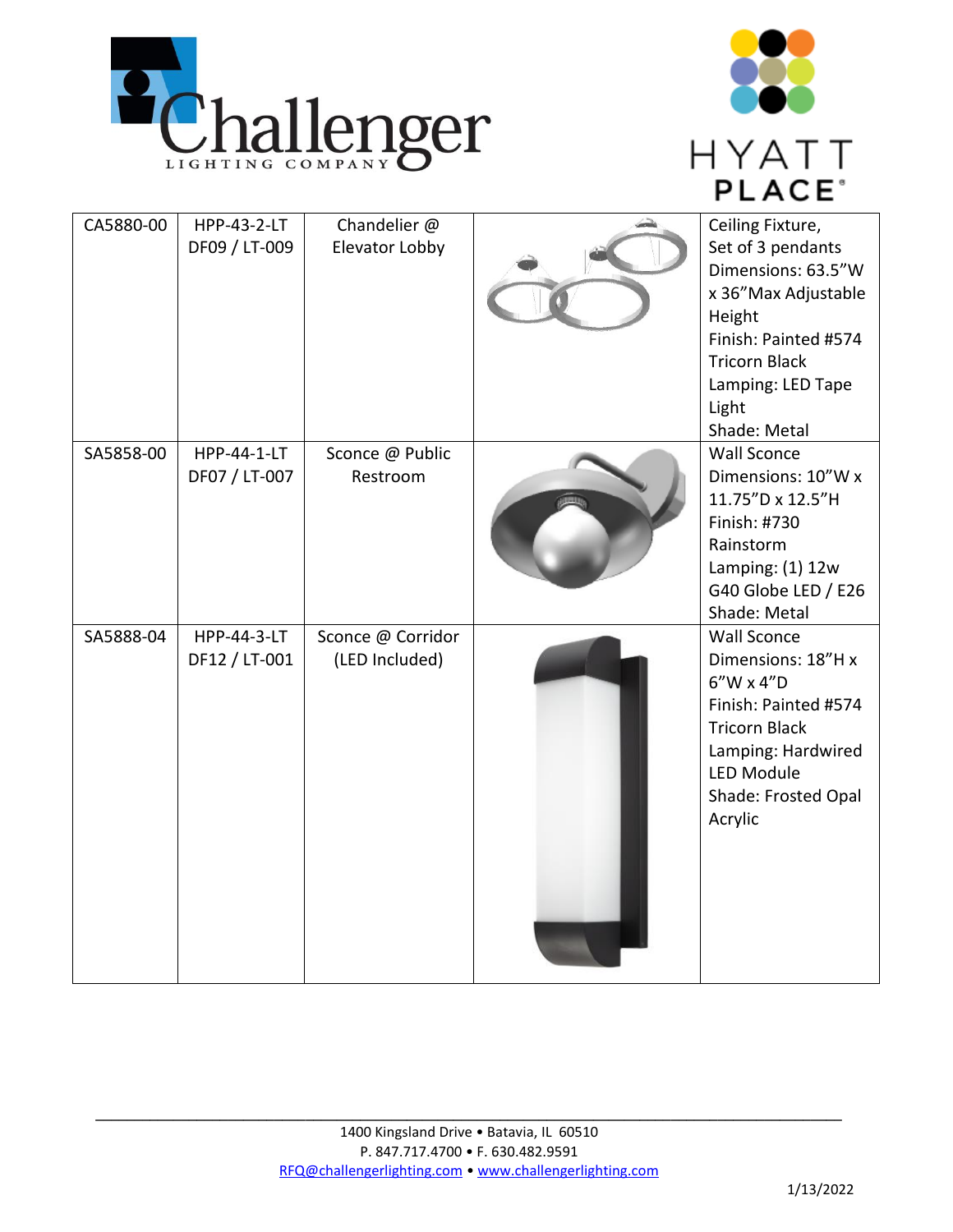



## *Guestrooms Series 300 and 260*

*Lead Time for Guestrooms = 14 to 16 Weeks from Receipt of PO & Deposit*

| <b>Challenger</b><br># | Hyatt #                     | <b>Description</b>        | <b>Image</b> | <b>Product Description</b>                                                                                                                                                                                    |
|------------------------|-----------------------------|---------------------------|--------------|---------------------------------------------------------------------------------------------------------------------------------------------------------------------------------------------------------------|
| CA5812-00              | <b>HPG-40-1-LT</b><br>PD-01 | Ceiling Pendant @<br>Sofa |              | <b>Ceiling Fixture</b><br>Dimensions: 23"Dia<br>x 26.5" OAH<br>Finish: Painted #574<br><b>Tricorn Black</b><br>Lamping: $(3)$ 14w<br>A21 LED / E26<br>Shade: Metal<br>w/Frosted Opal<br>Acrylic bowl diffuser |
| HA5810-00              | <b>HPG-41-1-LT</b>          | Sconce @<br>Headboard     |              | Headboard Lamp<br>Dimensions: 4.5"W<br>x 15"H x 7.5"D<br>Finish: Painted #574<br><b>Tricorn Black</b><br>Lamping: $(1)$ 10w<br>A19 LED / E26<br>Shade: 5.5" x 5.5" x<br>8.75"H White<br>Hardback              |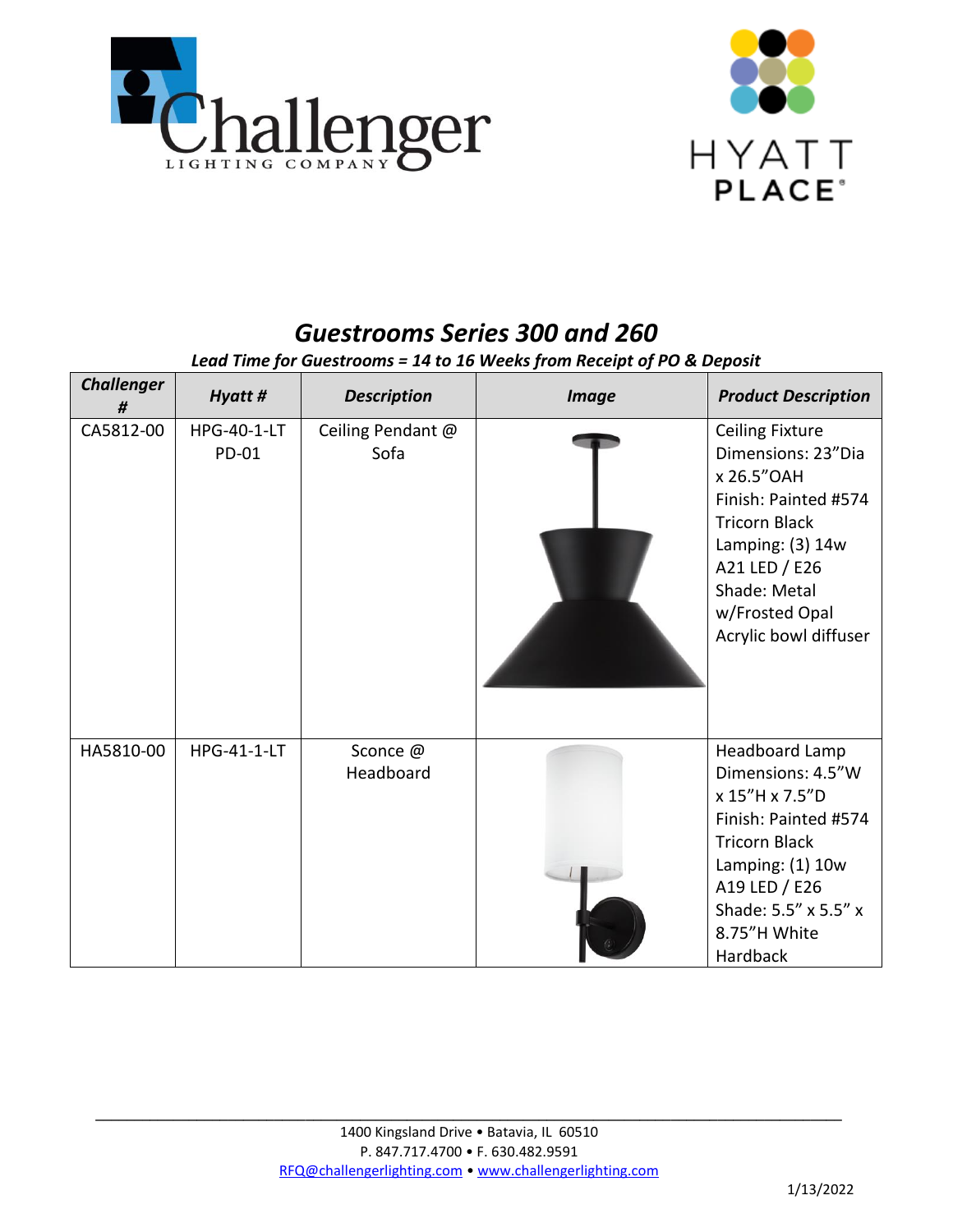



| HA5522-01 | HPG-41-2-LT        | Reading Light @<br>Headboard | <b>Headboard Lamp</b><br>Dimensions: 3"W x<br>15"H x 5"D<br>Finish: Painted #574<br><b>Tricorn Black</b><br>Lamping: $(2)$ 6.5w<br>B11 LED / E12<br>Shade: Metal<br>w/Acrylic diffuser @<br>top & bottom |
|-----------|--------------------|------------------------------|----------------------------------------------------------------------------------------------------------------------------------------------------------------------------------------------------------|
| DA5811-00 | <b>HPG-42-1-LT</b> | Desk Lamp                    | Desk Lamp<br>Dimensions: 9"Dia x<br>18"H<br>Finish: Painted #574<br><b>Tricorn Black</b><br>Lamping: $(1)$ 12w<br>A19 LED / E26<br>Shade: 6.75"x 6.75"<br>x 8"H White<br>Hardback                        |